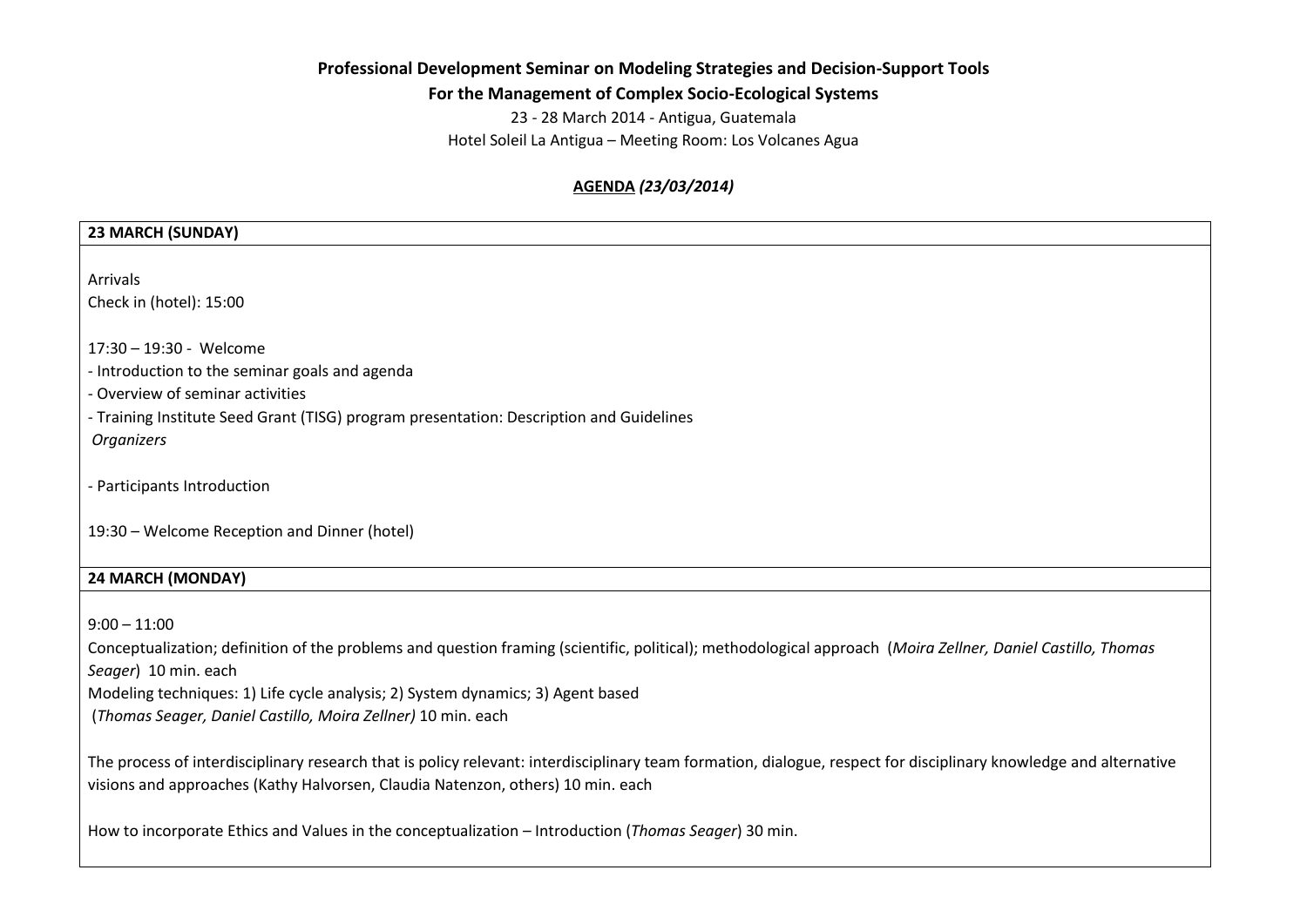11:00 – 11:15 - Coffee Break

11:15 – 13:15

Introduction to the field trip: local problem, social actors, challenges and opportunities for the science-policy dialogue (*Edwin Castellanos)* 60 min.

Participatory conceptualization of the case study/local problem of Guatemala (Tuesday field trip) *Participants* 60 min.

13:15 – 14:30 - Lunch

14:30 – 16:30 Interdisciplinary Scientific Team Management Skills (*Kathy Halvorsen*) 30 min.

Analytical frameworks for interdisciplinary research on socioecological systems (*Daniel Castillo*) 20 min.

Proposal development: experiences and tips – Panel 70 min. (*Moira Zellner, Daniel Castillo, Thomas Seager, Kathy Halvorsen, Guillermo Podesta, Claudia Natenzon, Edwin Castellanos, Marcella Ohira)*  Questions, Discussion *Participants*

16:30 – 16:45 – Coffee Break

16:45 – 18:00 Initial hands-on exercise: Conceptualization of a problem for a seed grant project (TISG) Identification of a problem; social actors; socioeconomic and environmental processes; interactions *Participants*

18:00 – 19:00 Happy Hour – participants discussion; team formation for seed grant proposals

## **25 MARCH (TUESDAY)**

**- Field trip to the Lake Atitlán - Objective:** Learn first hand the issues and actors involved in the management of the Lake Atitlan basins as an example of complex socio-ecological problem

*Edwin Castellanos and local decision makers*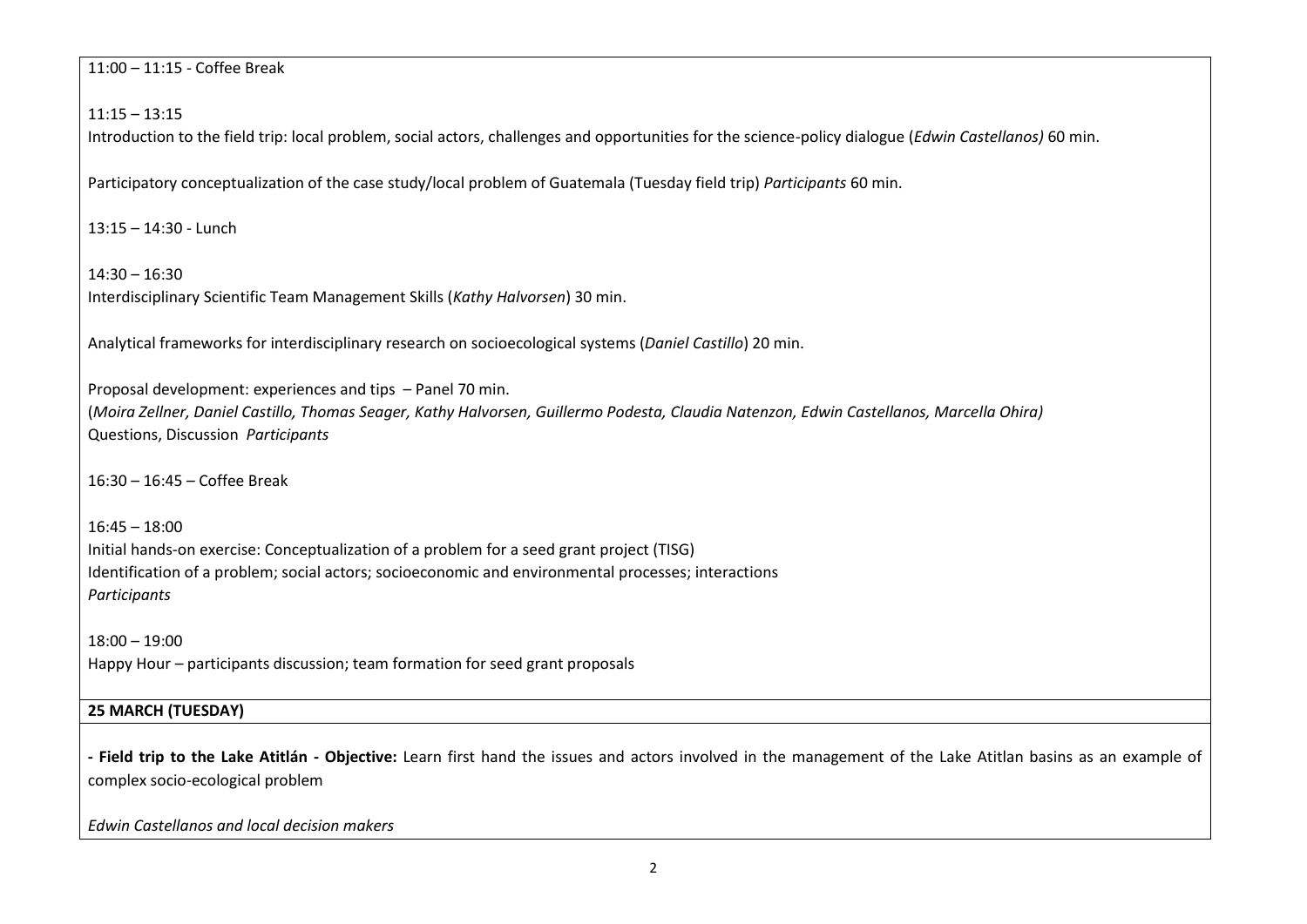| <b>Schedule</b> | <b>Activity</b>                                                                                  | <b>Place</b>                      | Responsable                                                                         |
|-----------------|--------------------------------------------------------------------------------------------------|-----------------------------------|-------------------------------------------------------------------------------------|
| $7:00 - 9:30$   | Departure from Antigua to Panajachel                                                             | Stop in Cerro Lec                 | Dr. Edwin Castellanos, Centro de Estudios<br>Ambientales y Biodiversidad (CEAB-UVG) |
| $9:30 - 9:45$   | <b>Transfer to Pamuch</b>                                                                        |                                   |                                                                                     |
| $9:45 - 10:45$  | Presentation river basin Authority                                                               | "Planta de reciclaje de desechos  | Dr. Iván Azurdia,                                                                   |
|                 |                                                                                                  | sólidos", Pamuch                  | <b>Executive Director AMSCLAE</b>                                                   |
| $10:45 - 11:00$ | Transfer to Treatment Plant, Municipality of Panajachel Panajachel, stopping in Panajachel River |                                   |                                                                                     |
| $11:00 - 12:00$ | Presentation local government sector                                                             | <b>Water Treatment Plant "Los</b> | Sr. Abraham Mayen,                                                                  |
|                 |                                                                                                  | Cebollales 1"                     | Alcalde Panajachel                                                                  |
| $12:00 - 12:15$ | <b>Transfer to Buena Ventura Reservation</b>                                                     |                                   |                                                                                     |
| $12:15 - 13:15$ | Presentation private sector (hotels)                                                             | <b>Buena Ventura Reservation</b>  | Dr. Alberto Rivera,                                                                 |
|                 |                                                                                                  |                                   | Coordinator by Lake                                                                 |
| $13:15 - 14:15$ | Lunch                                                                                            | <b>Hotel Atitlán</b>              |                                                                                     |
| $14:15 - 14:45$ | Transfer to Campus UVG Altiplano, Sololá                                                         |                                   |                                                                                     |
| $14:45 - 15:15$ | Visit to Campus UVG Altiplano                                                                    | Campus UVG Altiplano              | PhD. Mónica Orozco y                                                                |
|                 |                                                                                                  |                                   | Lic. Tereso Joj Cosme,                                                              |
|                 |                                                                                                  |                                   | Campus UVG Altiplano                                                                |
| $15:15 - 16:00$ | Presentation about Lake Atitlan problems and                                                     | Campus UVG Altiplano,             | Dra. Margaret Dix,                                                                  |
|                 | possible solutions                                                                               | Virtual class                     | Centro de Estudios Atitlán (CEA-UVG)                                                |
| $16:00 - 18:00$ | <b>Return to Antigua</b>                                                                         |                                   |                                                                                     |
| $18:00 - 19:00$ | Exercise: Game of ethics and values                                                              | <b>Hotel Soleil</b>               | Dr. Thomas P. Seager, Arizona State University                                      |

# **26 MARCH (WEDNESDAY)**

 $9:00 - 11:00$ **Life cycle analysis modeling technique** (*Thomas Seager*) What kind of questions? What are the advantages and disadvantages of this technique compared to the other two? What are the limitations of each model? When to use this technique?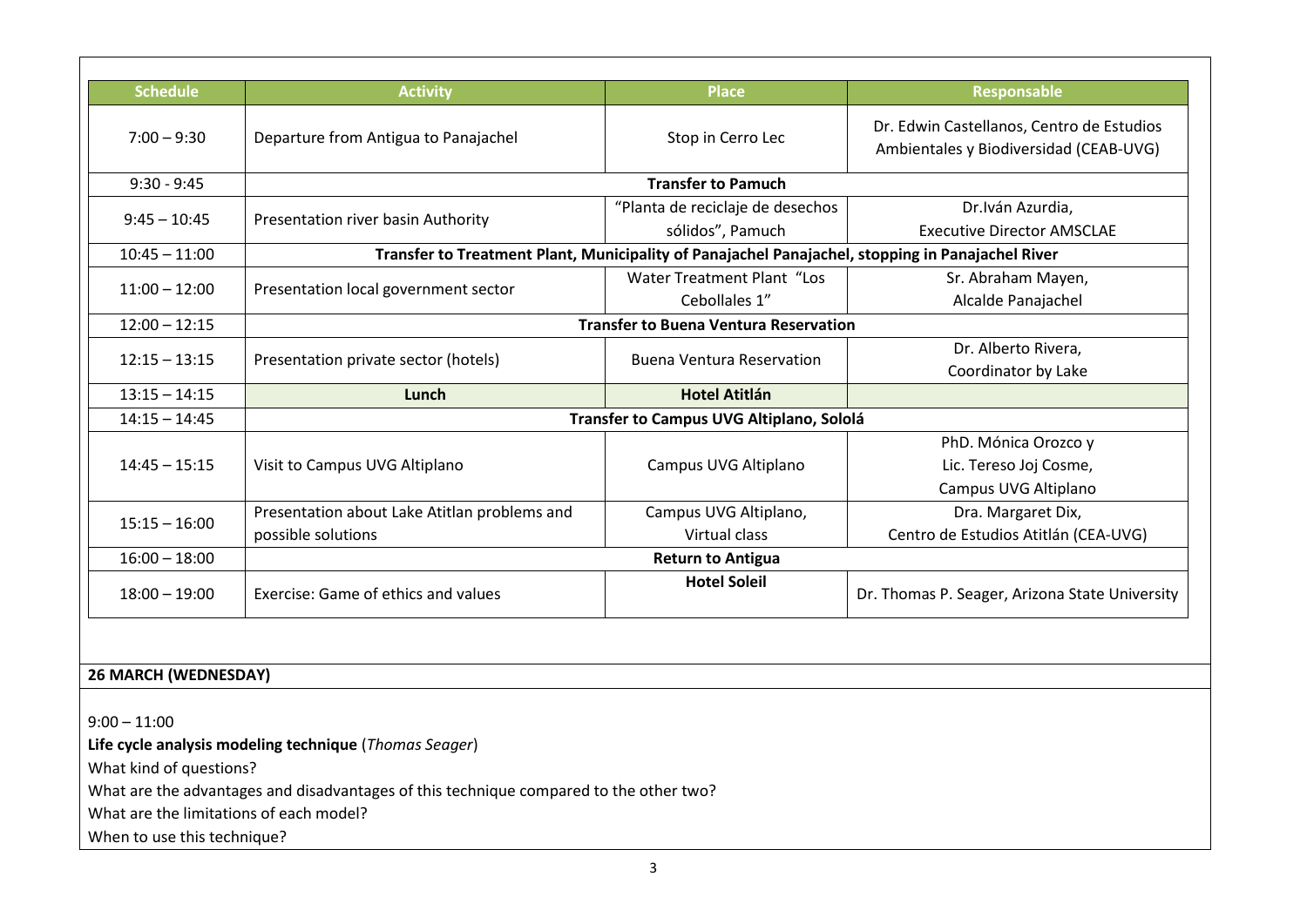#### Examples

11:00 – 11:15 - Coffee Break

 $11:15 - 13:15$ 

**System Dynamics modeling technique** (*Daniel Castillo)* What kind of questions? What are the advantages and disadvantages of this technique compared to the other two? What are the limitations of each model? When to use this technique? Examples

13:15 – 14:15 - Lunch

 $14:15 - 16:15$ **Agent based modeling technique** (*Moira Zellner*) What kind of questions? What are the advantages and disadvantages of this technique compared to the other two? What are the limitations of each model? When to use this technique? What kind of problems is this technique more suitable for? Examples

16:15 – 16:30 – Coffee Break

16:30 – 18:00 Evaluation of the Game on Ethics and Values and comparison with the 3 techniques (*Thomas Seager*) 90min

After 18:00: Participants working groups: Development of Letters of Intent (LoI)

### **27 MARCH (THURSDAY)**

 $9:00 - 11:00$ **Life cycle analysis technique** (*Thomas Seager*)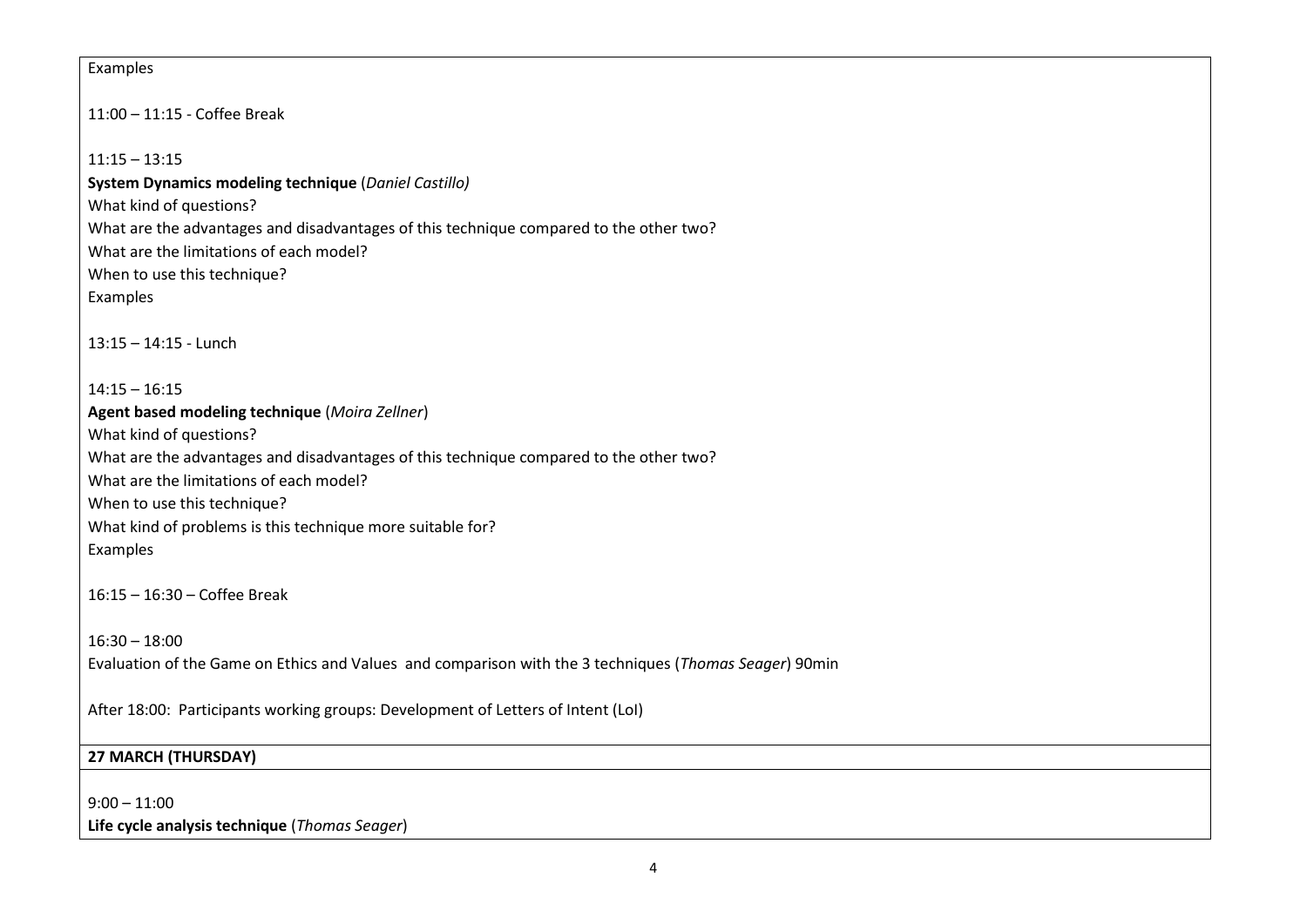How to take ethics and values into account in this technique? How does it apply to the seed grant proposal ideas (socioecological problems the projects address)?

11:00 – 11:15 - Coffee Break

 $11:15 - 13:15$ 

**System Dynamics technique** (*Daniel Castillo)* How to take ethics and values into account in this technique? How does it apply to the seed grant proposal ideas (socioecological problems the projects address)?

13:15 – 14:15 - Lunch

 $14:15 - 16:15$ **Agent based technique** (*Moira Zellner*) How to take ethics and values into account in this technique? How does it apply to the seed grant proposal ideas (socioecological problems the projects address)?

16:15 – 16:30 – Coffee Break

16:30 – 18:30 Discussion of the 3 techniques in relation to the seed grant project ideas (*Participants and facilitators*) Working groups: Development of Letters of Intent

20:00 – Farewell dinner

## **28 MARCH (FRIDAY)**

8:00 – 9:30 Participants working groups: Development of Letters of Intent (LoI)

9:30 – Submission of LoIs (2 pages)

 $9:30 - 11:00$ Participants working groups: Prepare presentation of LoIs for plenary session